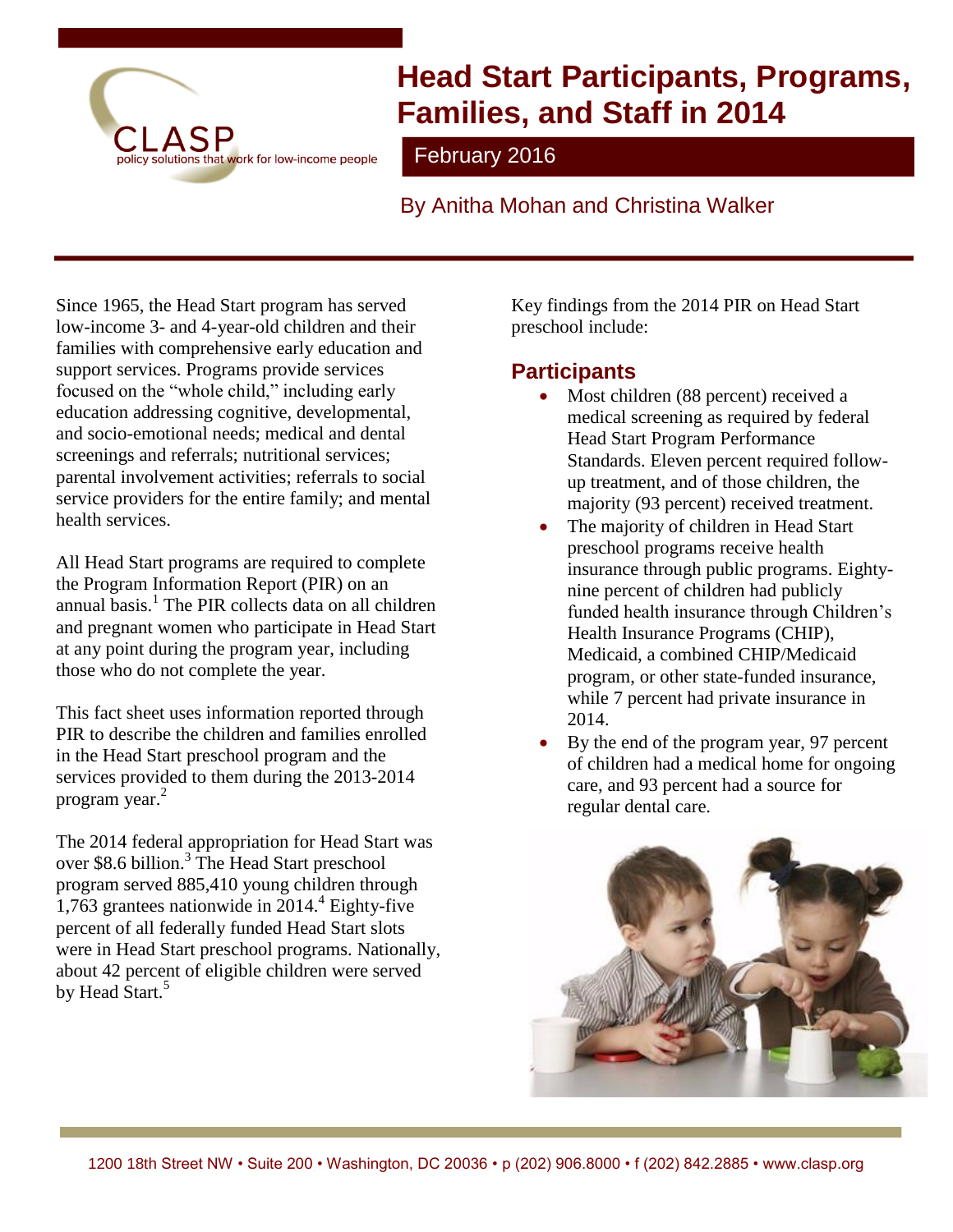## **Head Start Participants, Programs, Families, and Staff in 2014**



### February 2016

- Twelve percent of enrolled children had a disability, more than half (57 percent) of whom were diagnosed prior to the Head Start year. Among those preschool children diagnosed with a disability, almost all of them (99 percent) received special education and related services.
- Among children enrolled in Head Start preschool programs, 41 percent were White and 30 percent were Black or African-American. Thirty-six percent were of Hispanic origin, regardless of race.
- Seventy-two percent of children in Head Start preschool programs were from homes where English was the primary language, and 23 percent were from homes speaking primarily Spanish. Other languages each accounted for 1 percent or less of the total Head Start preschool population.
- Four percent of children in Head Start programs in 2014 received a child care subsidy.

#### **Programs**

- In 2014, the total number of funded Head Start preschool slots was 777,884.
- Ninety-six percent of Head Start preschool slots were center-based. Two percent were in home-based programs, which included weekly home visits and group socialization activities. Slots in family child care homes, locally designed programs, and combination programs each comprised 1 percent or less of all Head Start preschool slots in 2014.

## **Families**

 Fifty-nine percent of families with children in Head Start preschool were single-parent families, and 41 percent included two parents.

- Most Head Start preschool families (64 percent) included at least one working parent, and 14 percent of families included a parent in school or job training.
- Three-quarters (73 percent) of Head Start preschool families accessed at least one support service in 2014, with parenting education (49 percent) and health education (44 percent) used most frequently. Other frequently accessed services included emergency and crisis intervention, adult education, and child abuse/neglect services.
- The percentage of families receiving benefits from the Special Supplemental Nutrition Program for Women, Infants, and Children (WIC) was 52 percent in 2014 – down 3 percent from 2013. Fourteen percent of Head Start preschool families received cash assistance under the Temporary Assistance for Needy Families (TANF) program, and 56 percent participated in the Supplemental Nutrition Assistance Program (SNAP) in 2014.

## **Staff**

- Ninety-six percent of Head Start preschool teachers had at least an associate's degree (A.A.) in early childhood education or a related field. In addition, 71 percent of teachers had a bachelor's degree (B.A.) or higher in early childhood education or a related field—a 4 percent increase from 2013.
- Head Start preschool teachers earned an average of \$30,409 in 2014—well below the national average for preschool and kindergarten teachers (\$38,680 in 2014). 6

[hhttp://eclkc.ohs.acf.hhs.gov/hslc/data/pir.](http://eclkc.ohs.acf.hhs.gov/hslc/Program%20Design%20and%20Management/Head%20Start%20Requirements/Progam%20Information%20Report)

 $\overline{a}$ 

<sup>1</sup> For more information on Head Start Program Information Reports (PIR), visit

<sup>&</sup>lt;sup>2</sup> For more information on Early Head Start, see CLASP's fact sheet, *Early Head Start Participants, Programs,*